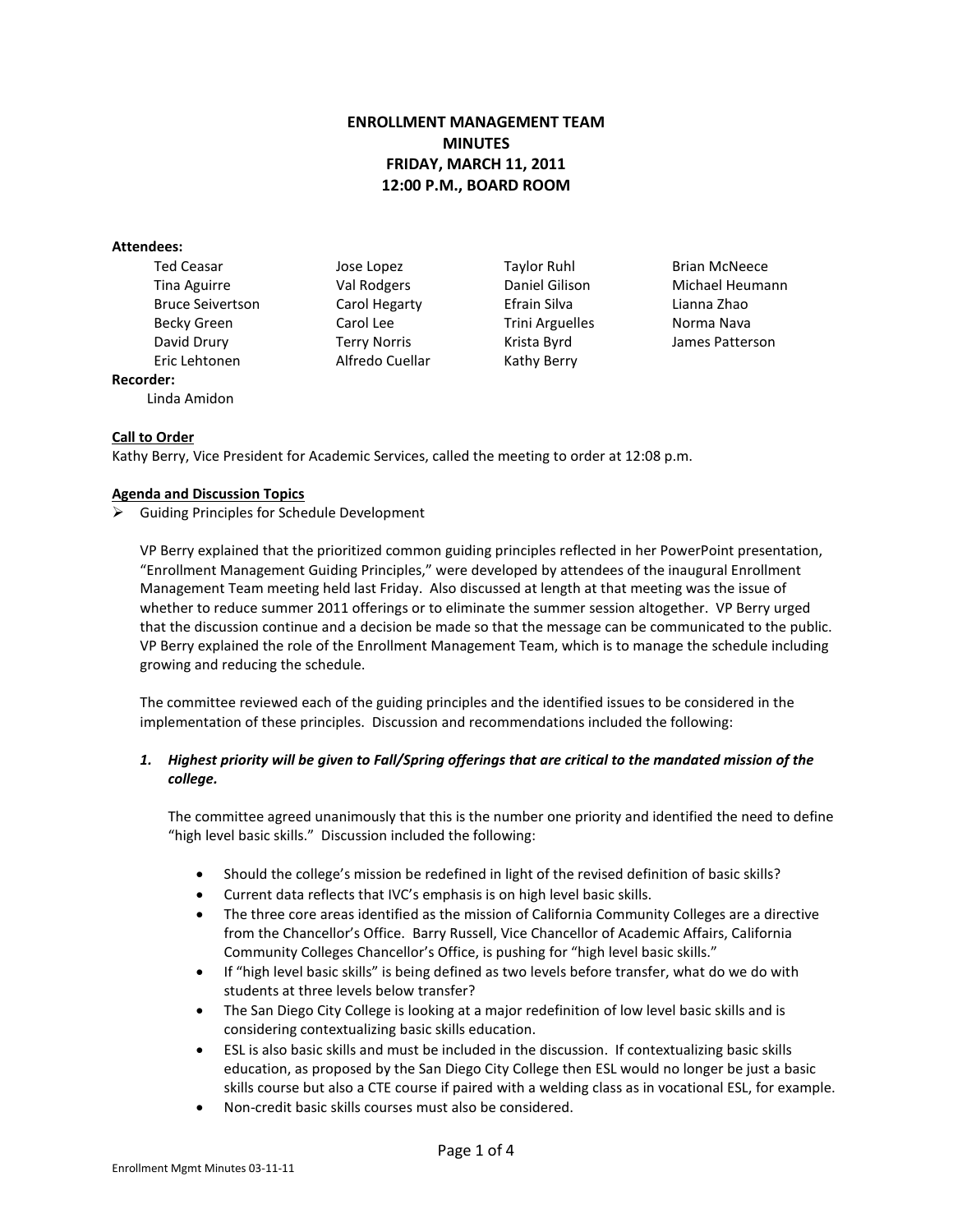Another issue to be considered in the implementation of principle number 1 is whether to reduce or eliminate summer school offerings. VP Berry reported that at the first meeting of the Enrollment Management Team there was strong support to eliminate summer school. This week there is a strong show of support to maintain it. Discussion included the following:

- If summer school is offered, focus on transfer and CTE. There is too much turnover in basic skills classes primarily due to childcare issues faced by students, and due to the condensed session.
- Costs related to facilities and utilities should also be considered, not only FTEs.
- Summer school is important but it is not essential.
- Offering summer school would go against principal number 1, which identifies fall and spring offerings as the highest priority.
- If summer school offerings are capped at 200 FTEs, it is imperative that 5,700 FTEs be maintained for fall and spring of 2011-2012. (VP Berry explained that the 5,900 total FTEs figure reflects the "dooms day" scenario for IVC based on a 16% workload reduction by the state, which represents a reduction of 1,300 FTEs.)
- The consensus of faculty is that they would be supportive of the administration's decision to eliminate summer as long as the reasoning is legitimate in terms of budget issues.

VP Berry stated that it is imperative that a decision regarding summer be made by next Friday, and when the decision is made it must be communicated to the public immediately. If summer school is offered, the schedule would not be printed due to time constraints; instead it would be made available to students online only.

### *2. The scheduling of multiple sections of the same course will require critical evaluation to meet determine needs and to maintain targeted FTEs. Focus on scheduling to allow students to complete their certificates/majors/ transfer programs.*

To address concern regarding the definition of "need", the committee agreed to revise this principle as noted above. VP Berry urged faculty to work with counseling on course sequencing.

## *3. Electives will be kept to the minimum necessary for transfer, degree and certificate completion and GE, in consultation with the Dean of Counseling will be rotated to provide balance and equity in students ability to complete major or program of study in a timely fashion.*

The committee agreed to revision of this principle as noted above. Although the statement "in consultation with Dean of Counseling" was stricken from this principle, VP Berry and Ted Ceasar, Dean of Counseling, noted the need for faculty and counselors to work together before the actual schedule development process begins.

Discussion of the issues to consider included the following:

- Committee agreed to delete item a, "Reduction: Require all divisions to limit electives to 2 or 3 per discipline, per term, on a rotating basis" since this item was addressed in the revision of the principle as noted above.
- Concern that item b, "Reduction: Reduce all basic skills offerings 2 levels below college level by 20%," limits options for students. (VP Berry recommended that Arts and Letters dean and faculty address this issue at the division level.)
- Item c, "Reduction: Eliminate all sections of courses not part of a program." Committee members agreed that courses that haven't been offered in a long time should be eliminated. Terry Norris, Reading/Writing Lab Tutorial Specialist, noted that EDUC 202 is not part of a program but it is a requirement for student tutors.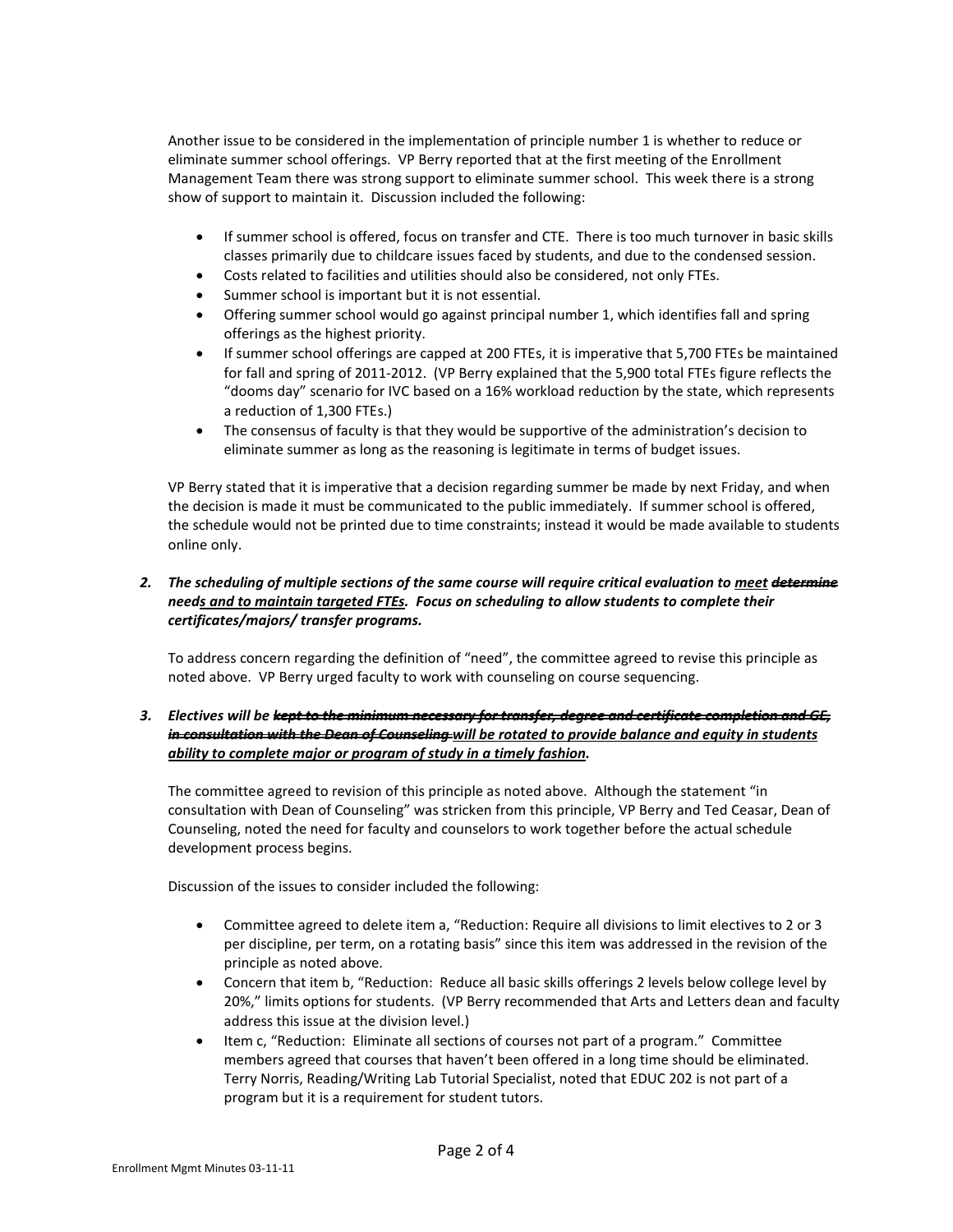*4. All additional costs associated with the offering of some courses will be evaluated to ensure the balance of community need and college mission. Cost evaluation should include, but not be limited to, expenses such as facilities, rent, high-cost equipment, low student-to-teacher ratio, and information resources.*

The committee agreed that examples of "additional costs" should be provided for clarification, and the principle was revised accordingly. Dave Drury recommended that when applying this principle consideration should be given to equipment that is initially high cost but will last a long time. The committee agreed that justification of the need for the course cost must be provided.

With regard to implementation Item a, "Advisory Board and Program Review input will be reviewed against schedule development," VP Berry explained the regulatory requirement of Advisory Committee involvement in CTE curriculum and programs.

### *5. While low enrollment classes are always subject to elimination, circumstances such as transfer necessity and degree and certificate completion will be taken into consideration.*

The committee agreed to this principle as written and to implementation Item a, "Reduction: Eliminate low enrollment courses if they won't negatively impact the completion of degrees, certificates, and transfer."

### *6. Develop a priority system that helps put students in classes who have a good possibility of succeeding.*

The committee agreed to this principle as written. There were no implementation issues identified. However, Carol Lee expressed frustration over the withdrawal process, specifically the length of time in which a student can stay in a class before withdrawing. She explained that typically the students that withdraw are those that get into the classes through priority registration but later drop because they are failing the class. She described this as a great disservice to students that really need the classes but can't get into them because they don't have priority registration. It was noted that the priority registration process is currently being reviewed.

Another guiding principle, which was inadvertently misplaced in the PowerPoint slide, is, "Consultation between the District and Bargaining Unit will take place to ensure that the faculty contract is being followed." Implementation issues to be considered include:

- a. Reduction: Enforce the 6 unit limit on all overload
- b. Reduction: Limit over cap enrollment to 10% of class maximum

Discussion of these issues included the following:

- Must maintain the 2011-2012 schedule at 5,900 total FTEs due to over cap enrollment.
- Must schedule over cap due to attrition. (The committee discussed whether the CIO can recommend over cap enrollment. VP Berry will discuss this issue with other community college CIOs.)
- The college has been over cap on its FTEs the last three years.
- Chancellor's Office Report of FTES Distribution of Transfer, CTE and Basic Skills Curriculum

The committee reviewed the Chancellor's Office FTES distribution of CTE, transfer, and basic skills for the college and the corresponding pie chart. VP Berry explained that the sum of the distribution percentages is 120% instead of 100% because duplicated counts for courses that are both basic skills and CTE are included. VP Berry will provide for the committee's review: (1) a list of the courses identified in the 27.3% distribution for basic skills, and (2) the statewide averages report from the Chancellor's Office. VP Berry asked counseling